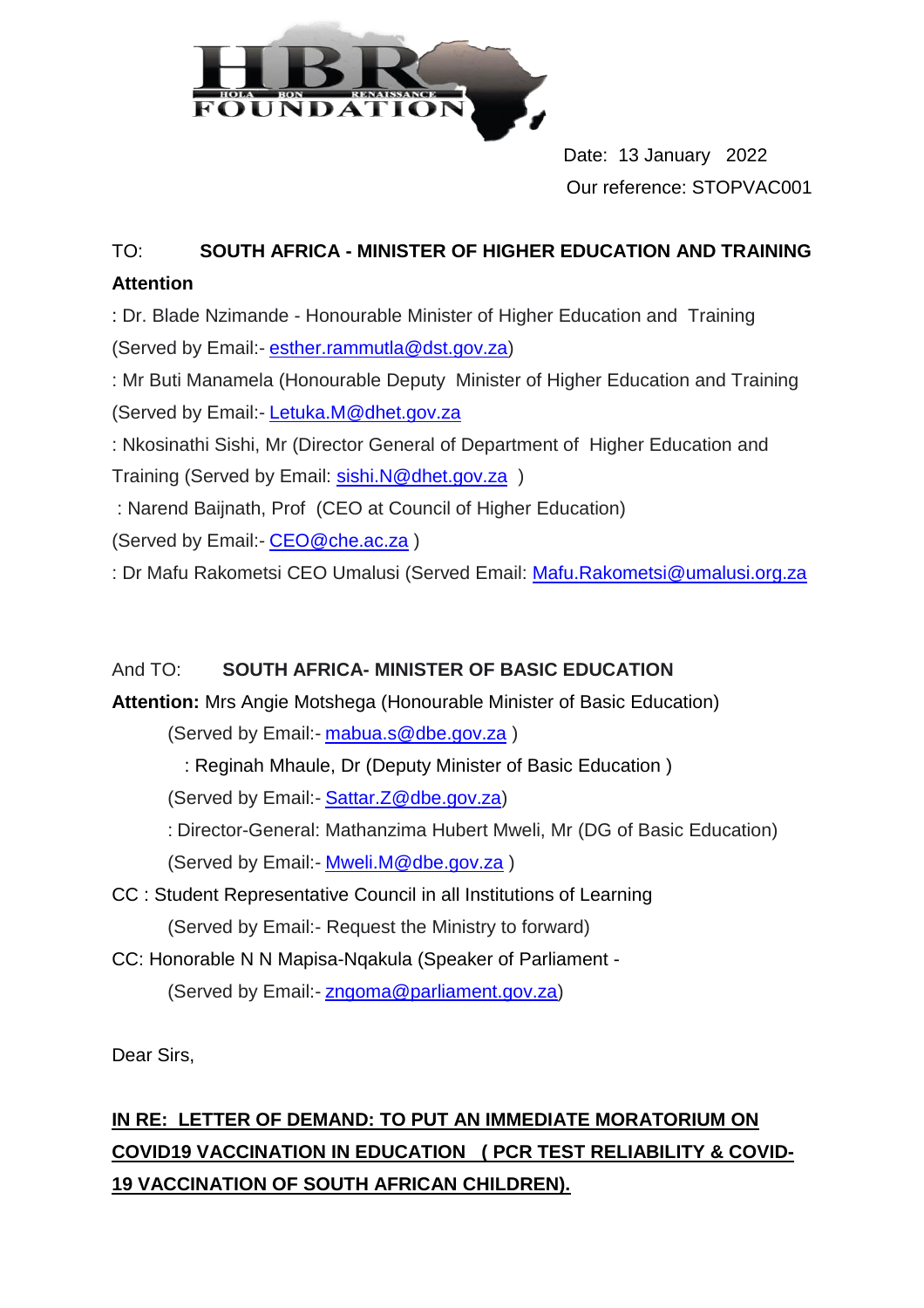

- 1. . The above matter refers
- 2. We Hola Bon Renaissance Foundation act on behalf of affected student and/or learners and/or parents and/or teachers and/or employees and/or citizens and/or institution and/or the civil organizations and/or its members in terms of Section 3 and/or10 and/or 11 and/or 18 and/or 20 and/or 28 and 29 of the Constitution of the Republic Of South Africa
- 3. We act for and on behalf of our client as indicated in the above Point 2 (herein after referred to as 'our client').
- 4. It is with critical concern that we write this letter to you, in your respective capacities as the Minister of Higher Education and Training , Deputy Minister of Higher Education and Training and Director General of the Minister of Higher Education and Training and Minister of Basic Education and Deputy Minister of Basic Education who have the sole duty to ensure that you look after the best interest of all South African in relation to education and as envisaged by the respective laws of the Republic read together with the Constitution of the Republic of South Africa.
- 5. Since the inception of the Covid-19 pandemic, it has become evident that any converse scientific and or medical view on how best to deal with the pandemic has either been sidelined and or ridiculed, and any scientist and or medical expert that avails himself or herself for a robust debate on the scientific and or medical issues in play are being vilified or ridiculed.
- 6. When science cannot be questioned and or interrogated, we are no longer talking about science at all but merely a figment of an imagination of science, dogmatic science at best. This is exactly the picture our client (dogmatic science) has of what is happening with the Covid-19 science and medical protocols that are currently implemented in South Africa through the auspices of SAHPRA.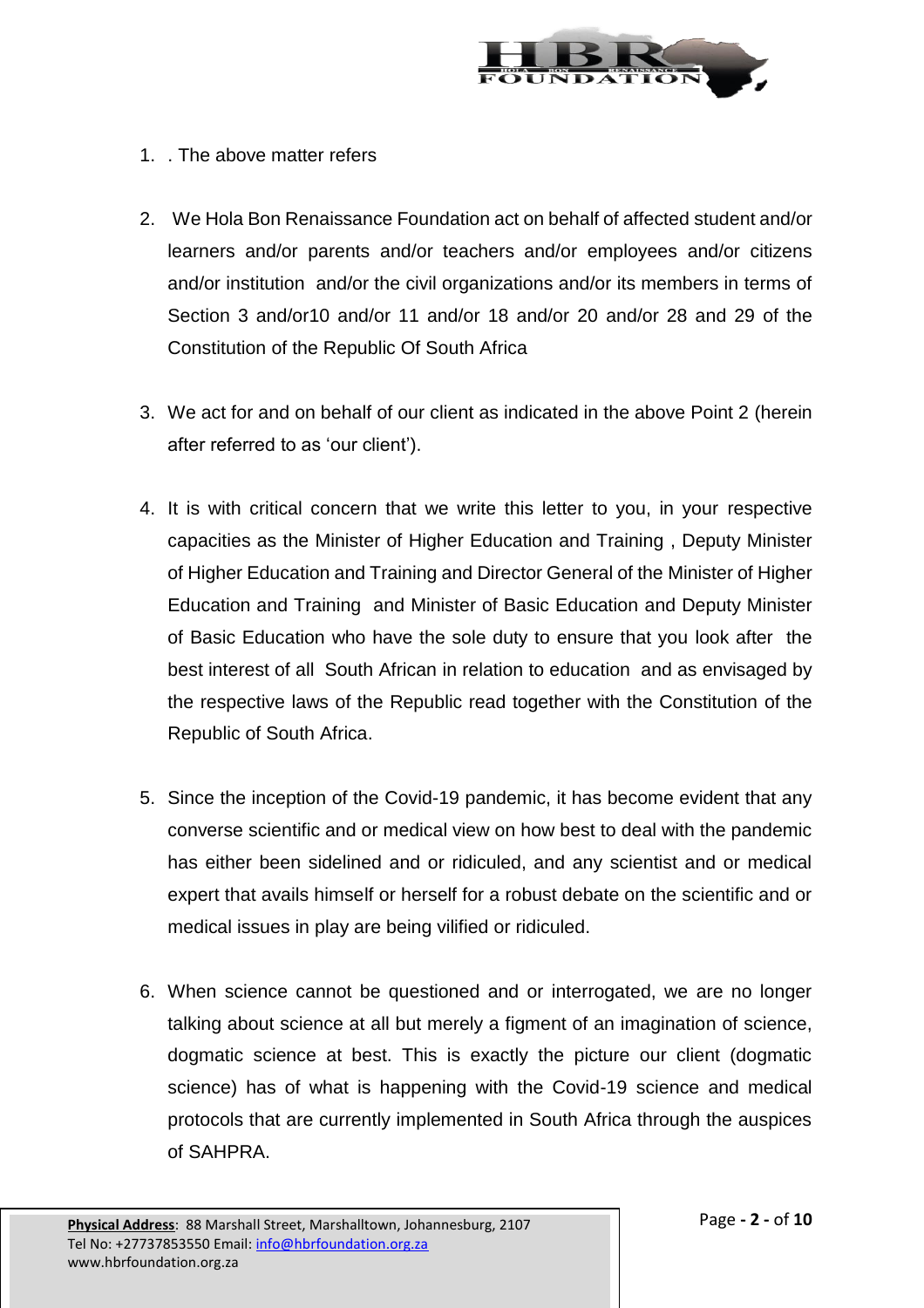

- 7. It has come to our client attention that all the PCR-test approved by SAHPRA, that are being used in South Africa as the primary diagnostic tool to test for the SARS-CoV-2 virus is scientifically unreliable and untenable.
- 8. It is our client respective view that the RT-qPCR test cannot accurately and specifically identify the RNA sequences that comprise the genetic material of the virus, especially of a virus with frequently emerging sequence variants. The claim that RT-qPCR tests can distinguish between the original virus and novel variants, even if they differ by only a single nucleotide change is not evidencebased and beyond scientific realism.
- 9. The PCR-test is not suitable to be used as a diagnostic tool to test for the SARS-CoV-2 virus as it cannot even distinguish whether an individual has an active and or dead pathogen.
- 10.Our client calls upon SAHPRA, to denounce and retract the use of the PCRtest for SARS-CoV-2 diagnostic purposes with immediate effect, as it is the main cause hyping the Covid-19 statistics way beyond scientific realism. The Covid-19 statistics displayed in the media daily is scientifically flawed and it does not give a true scientific reflection of the SARS-CoV-2 virus trajectory in South Africa.
- 11.There is enough and robust evidence available now that those who have recovered from Covid 19 develop robust and long-lasting immunity against SARS CoV-2, even after mild or asymptomatic infections, and that chances of reinfection among these people, even from the emerging variants of the same virus, are extremely rare or non-existent. The WHO in its interim guidance released on July 2, 2021 has also recognised the fact of acquired immunity in all those who have had previous infection with SARS-CoV-2<sup>1</sup>. There is no evidence to show that those who have recovered from the infection will get any additional benefit from vaccination.

 $\overline{a}$ 

<sup>&</sup>lt;sup>1</sup><https://apps.who.int/iris/rest/bitstreams/1353961/retrieve>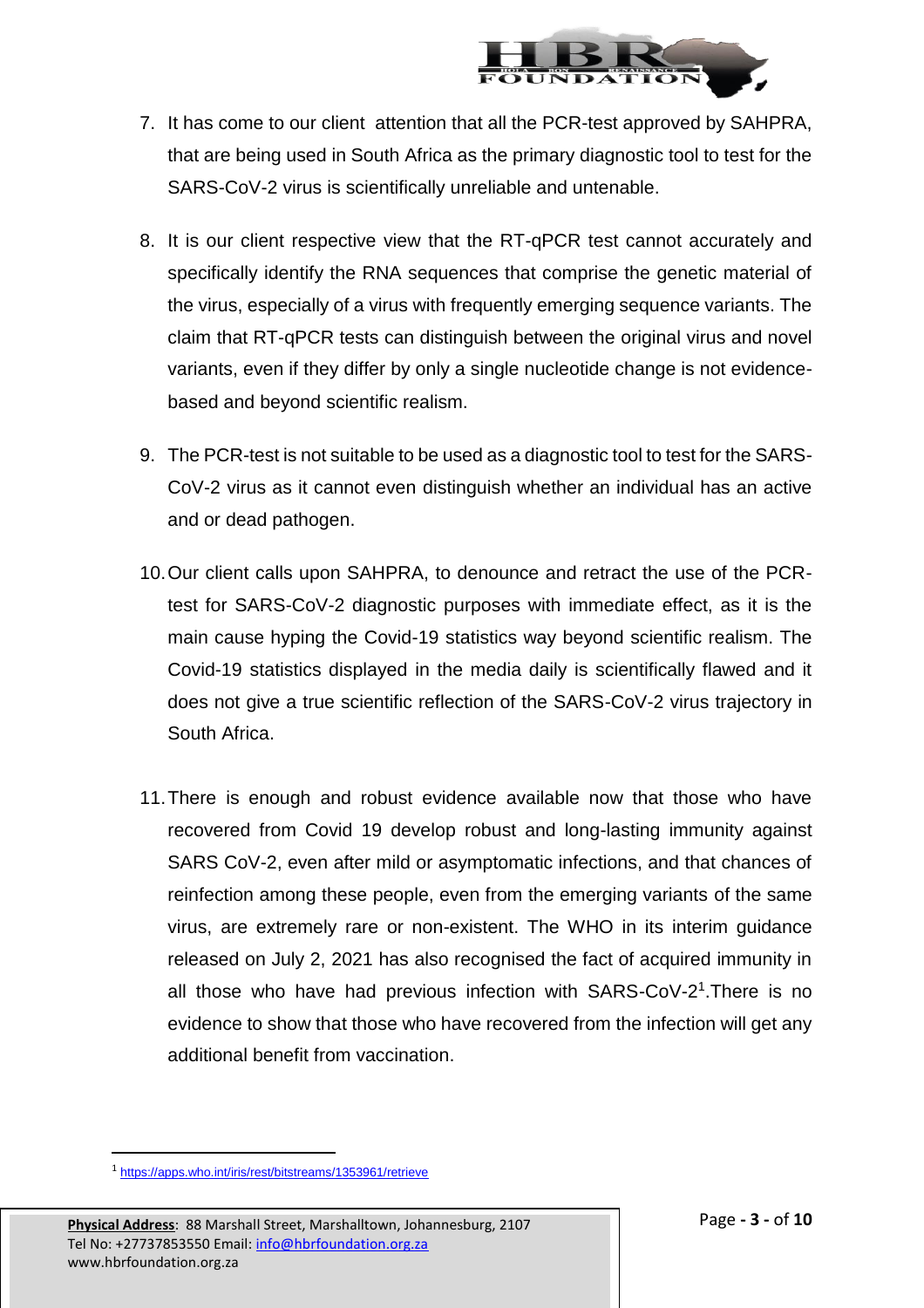

- 12.With reference to Israel, one of the most Covid-19 vaccinated pioneer countries in the world, has shown that vaccinations and vaccines passports has no benefits, and that natural immunity is still the best<sup>2</sup>.
- 13.Without going into too greater detail our client is of the respective view that the Covid-19 vaccines currently deployed in South Africa (Pfizer and Johnson and Johnson as well as the others, and also the once that are being considered by SAHPRA for approval) is of no effect to curb the pandemic, in a matter of fact these vaccines will have adverse effects on those South Africans who has taken it and or who is about to take it.
- 14.It is common cause that all the Covid-19 vaccines approved by SAHPRA in terms of the Act was done for emergency use only and that all these vaccines are still in its experimental phases of research and that the earliest end of the research phase of some of the vaccines will only be in 2023.
- 15.Having regard that the vaccines are being used as an experimental intervention to curb the spread of the SARS-CoV-2 virus, and taking cognisance that all experimental medication requires informed consent (Nuremberg Code), and that certain strict scientific protocols must be followed, it has become apparent that the Covid-19 vaccines currently used in South Africa fall short of the following pertinent studies:
	- 15.1. **No studies** on secondary pharmacodynamics have been performed;
	- 15.2. **No** safety pharmacology investigations have been performed with Ad26.COV.2;
	- 15.3. **No studies** on pharmacodynamic drug interactions have been performed;
	- 15.4. **No studies** on genotoxicology have been performed;
	- 15.5. **No studies** on carcinogenesis have been performed; and

 $\overline{a}$ <sup>2</sup> <https://swprs.org/israel-highest-infection-rate-in-the-world/>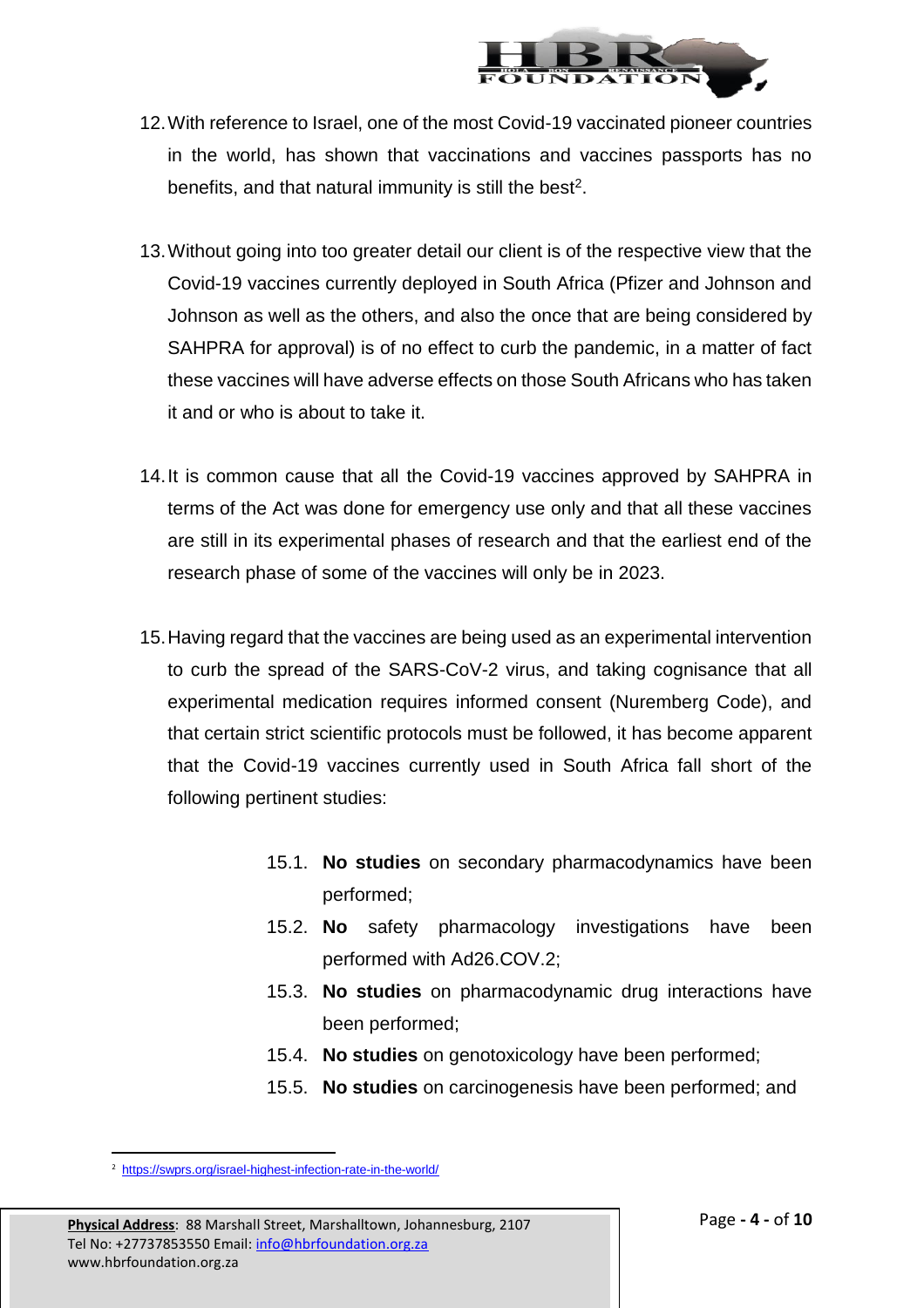

- 15.6. **No studies** on ecotoxicity /environment risk assessment have been performed.
- 16. It is also common-cause that the mRNA technology that are currently being used in all the Covid-19 vaccines has never been approved and or used in humans on the scale *en masse* in the past. In a matter of fact this technology has never even passed the animal studies and has on multiple occasions been refused to progress to human trials.
- 17. Even the inventor of the mRNA, Dr Robert Malone<sup>3</sup> on multiple occasions stated that the technology in its current form in the vaccines pose a grave danger due to the real risk of the vaccinated developing an antibody dependant enhancement that will lead to a hyperinflammatory response called a cytokine storm. This is a common problem with the Dengue Virus, Ebola Virus, HIV, RSV, and the family of coronaviruses Dr Robert Malone, has been very vocal that the vaccines are not conducive for children (in a matter of fact for all humans), and that it poses a real risk to them.
- 18.Our client find it incomprehensible that experimental vaccines of which there is no longitudinal research data are being rolled out in the country and that it will soon (if it has not been already) be injected in South Africa's most valuable assets- its next generation, children - birth to 17.9 (seventeen point nine) years.
- 19. It is our client's respective view that the Covid-19 vaccines are gene therapy products that is solely aimed to alter the biological properties of living cells for therapeutic purposes.

 $\overline{a}$ <sup>3</sup> <https://www.youtube.com/watch?v=e6ynX2irCGA>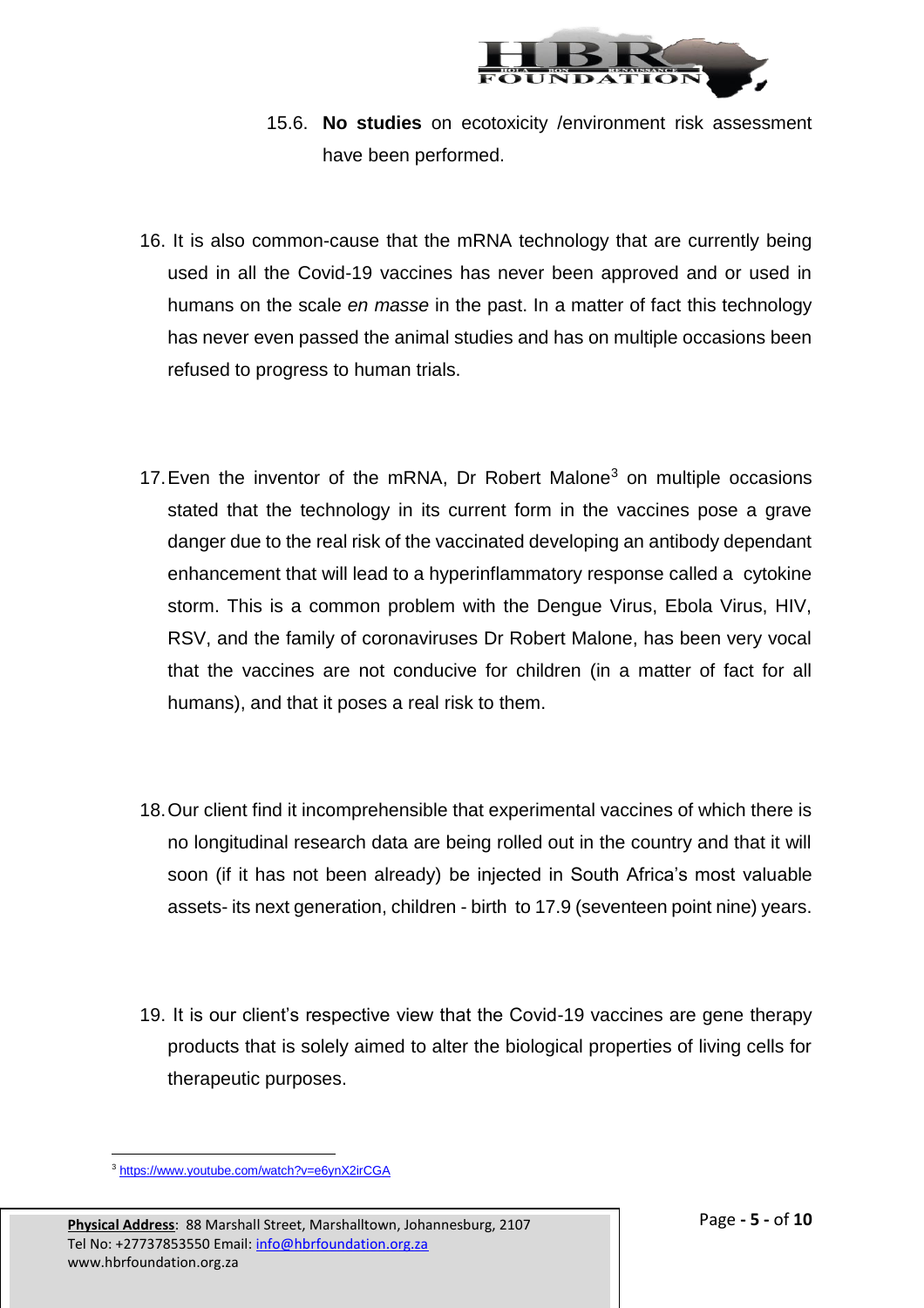

- 20.The SARS-CoV-2 virus does not pose any significant health risk to healthy children and thus there is no justification to permit innocent children to participate in an experiment that has dire consequence with the real potential of death, due to myocarditis and or any other adverse effect that has been reported to date globally.
- 21.Our client is of the view that as a result of the many unanswered questions as set out above, it is not prudent to expose any of our beautiful South African children, with their bright futures ahead of them to the mRNA vaccine technology as the risk benefit far outweighs the anticipated benefits.
- 22. The Joint Committee on Vaccination and Immunisation (JCVI)<sup>4</sup> (date of advice on or about 3 September 2021) opined and advised the United Kingdom Government that the margin of benefit is too small to justify the vaccination of children between the ages of 12-15 (twelve to fifteen) years old due to a lack of long-term data on potential adverse reactions.
- 23.We trust that a thorough, and well considered scientific risk benefit analysis has be done (although from the look of things it does not seems like it) on the advantages and disadvantages of the Covid-19 vaccines on children and that any action taken by SAHPRA and the Ministry of Health has a sound scientific basis especially having regard that the enrolment of the vaccines constitute an experiment *en masse* and that it has the real potential of having dire consequences for all in sundry.

 $\overline{a}$ 

<sup>4</sup> [https://www.gov.uk/government/publications/jcvi-statement-september-2021-covid-19-vaccination-of-children-aged-12-to-15](https://www.gov.uk/government/publications/jcvi-statement-september-2021-covid-19-vaccination-of-children-aged-12-to-15-years/jcvi-statement-on-covid-19-vaccination-of-children-aged-12-to-15-years-3-september-2021) [years/jcvi-statement-on-covid-19-vaccination-of-children-aged-12-to-15-years-3-september-2021](https://www.gov.uk/government/publications/jcvi-statement-september-2021-covid-19-vaccination-of-children-aged-12-to-15-years/jcvi-statement-on-covid-19-vaccination-of-children-aged-12-to-15-years-3-september-2021)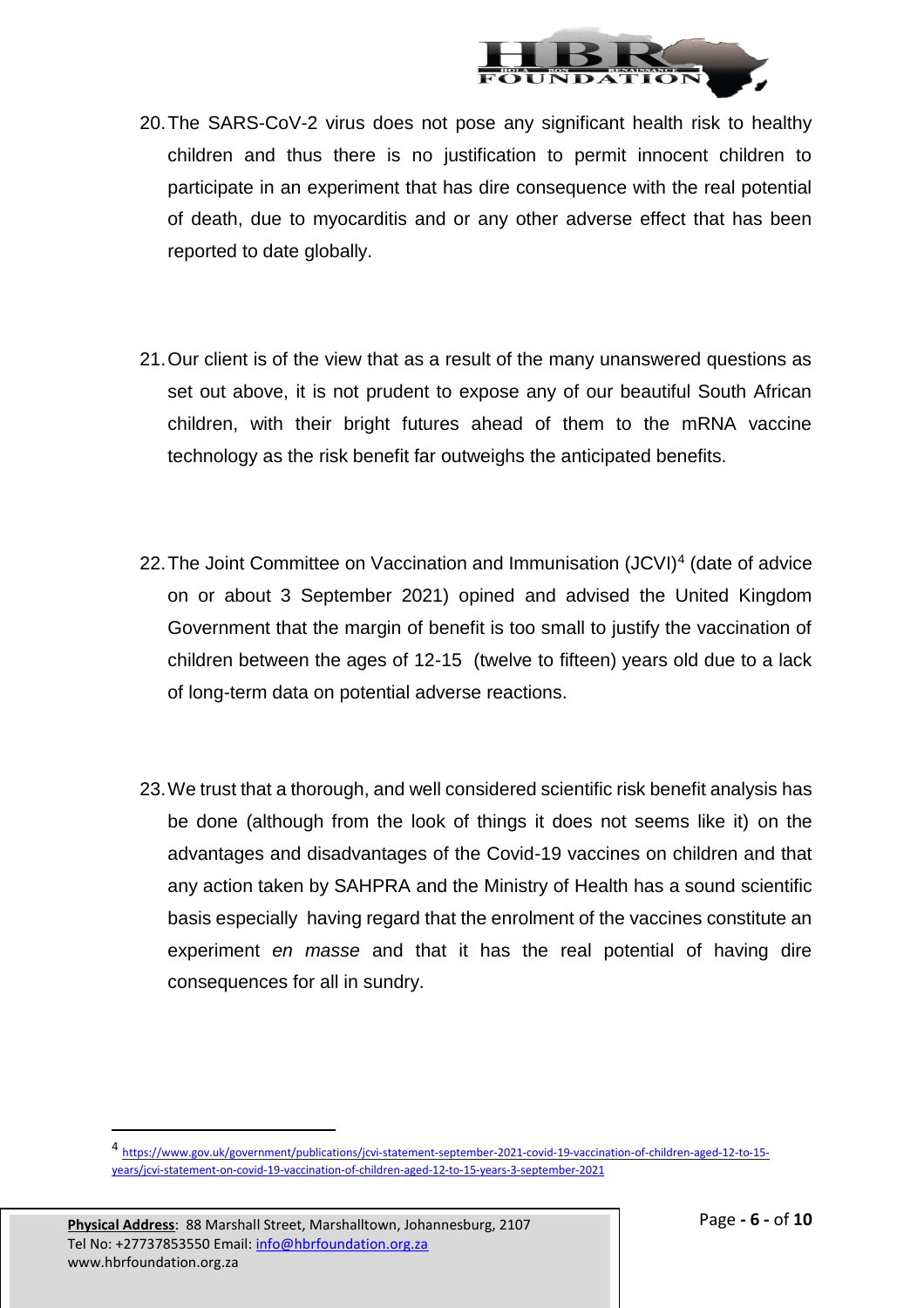

- 24. It is common cause that the Covid-19 vaccines program currently underway in South African and globally is a medical experiment that is conducted on the populace in the hope to stem the spread of the SARS-CoV-2 virus.
- 25.The possession of the competence to make decisions is therefore one of the key requirements for informed consent in medical decision-making.
- 26. A competent decision-maker requires a consistent and stable set of values or a concept that is premised on sound truthful objective and robust medical and scientific information, with this *said 'Children are good at differentiating relative risks. But they are bad at distinguishing absolute risks'*
- 27.It is highly improbable that children under Covid-19 pandemic circumstances can fully comprehend the difficult medical scientific information and or data.
- 28.The North Gauteng High Court in the **One South Africa Movement and Another v President of the Republic of South Africa and Others**<sup>5</sup> essentially confirmed the scientific factual statements canvassed supra, by stating that *'the risk to children in this regard is low and that even if infected, children seldom present with serious illness'.*
- 29.It is important that the Ministry of Basic Education take cognisance of the Constitution of the Republic of South Africa with specific reference to sections 10,11 and 12 of the Bill of Rights. Section 12 subsection 2 clearly states that "

l

<sup>5</sup> One South Africa Movement and Another v President of the Republic of South Africa and Others (24259/2020) (paragraph 177).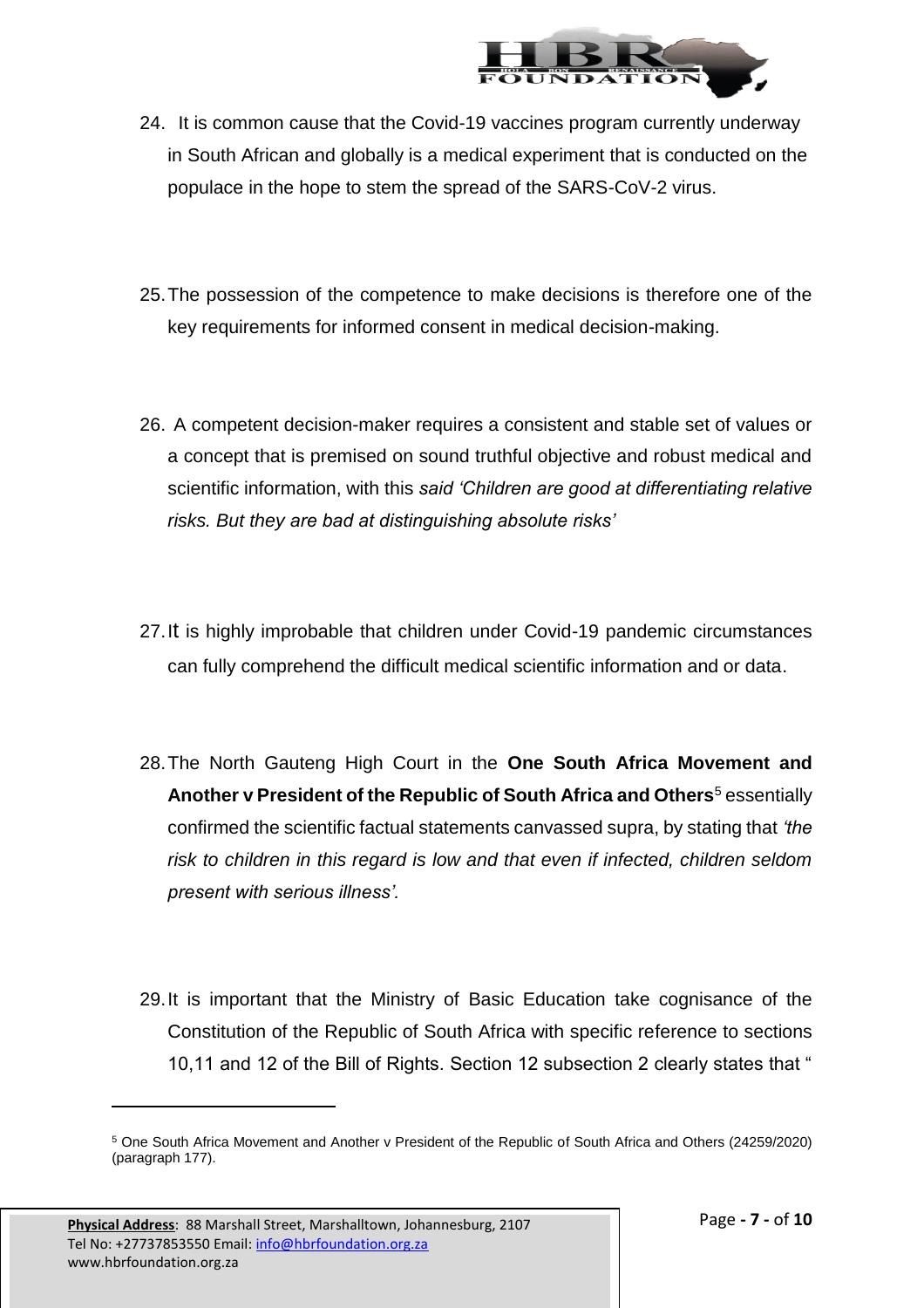

everyone has a right to bodily and psychological integrity, which includes amongst other rights; under (c) not to be subjected to medical or scientific experiments without their informed consent.

- 30.The approval of the Covid-19 vaccines for children are irrational and irresponsible and our client is of the respective view that the approval must be retracted immediately and if not our client will not hesitate to seek the necessary legal redress through legal proceedings in Court.
- 31.It is our client's view that the Minister of Higher Education and Training , Deputy Minister of Higher Education and Training and Director General of the Minister of Higher Education and Training and Minister of Basic Education and Deputy Minister of Basic Education must be held liable in their representative and or personal and or professional capacities for any and or all the adverse effects suffered by and or any of the vaccinated children in South Africa.
- 32.One child's life lost (acute and or chronic adverse effect/s) to this experimental COVID-19 vaccines are one too many.
- 33.In the light of the above our client has instructed us to demand the Minister of Higher Education and Training , Deputy Minister of Higher Education and Training and Director General of the Minister of Higher Education and Training and Minister of Basic Education and Deputy Minister of Basic Education to immediately instruct its employees, Schools, Universities and Collages and any other body it is responsible for to stop and/or put an moratorium on the vaccination drive with immediate effect in all the learning institutions in South Africa.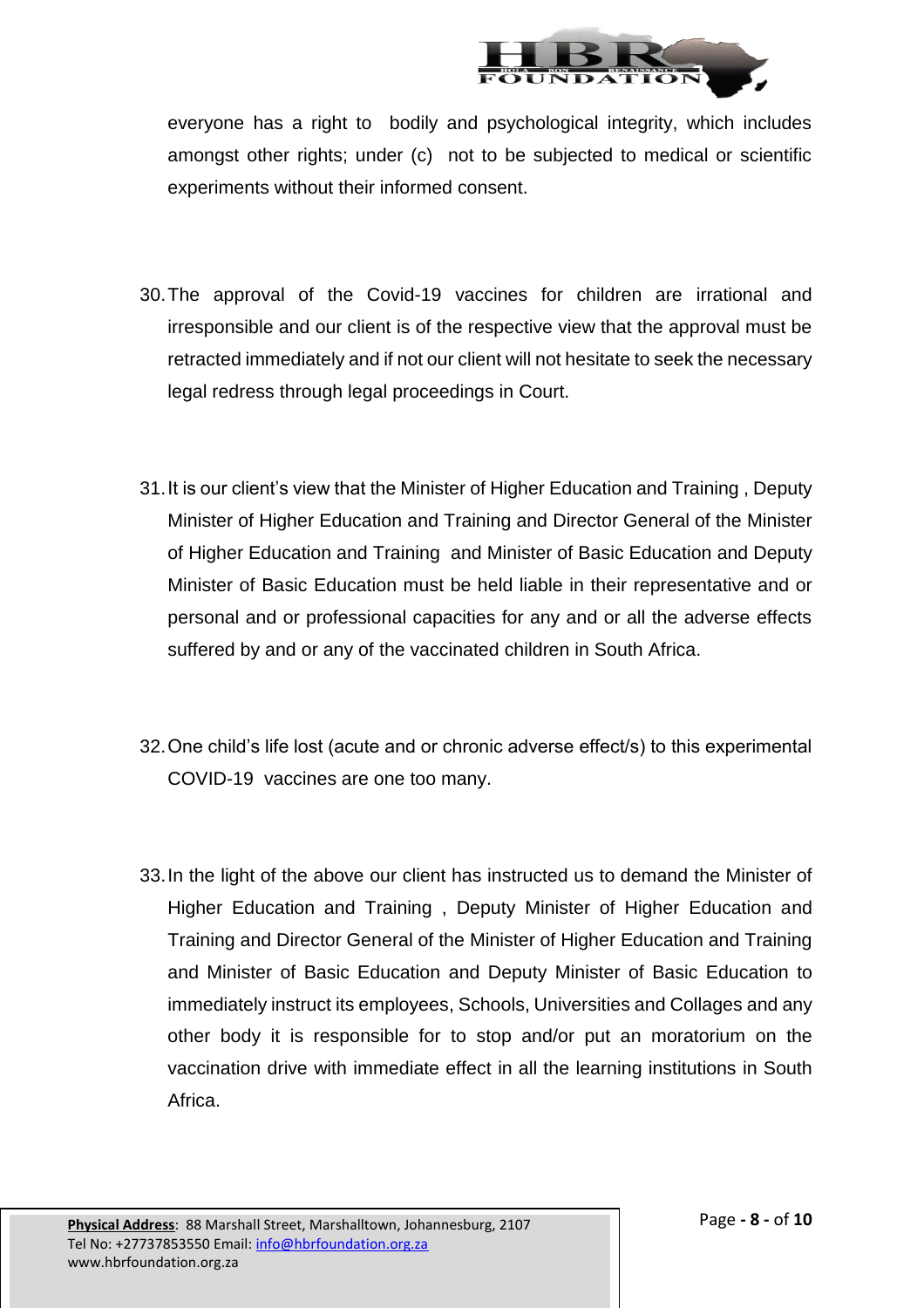

- 34.Furthermore we would like to bring to the attention of the above mentioned that Hola Bon Renaissance Foundation has lodged a court application with the Constitutional Court Case CCT No:392/2021, which is based in stopping child vaccination,
- 35.With the Above information brought to your attention, we hereby caution you that the outcome of the court case has a serious implication on your decision
- 36.We therefore demand the above matter be set aside and be put on moratorium within 72 hours (Seventy two hours ) from the date of transmission hereof, failing which we shall institute legal proceedings against the Minister of Higher Education and Training , Deputy Minister of Higher Education and Training and Director General of the Minister of Higher Education and Training and Minister of Basic Education and Deputy Minister of Basic Education including recovering the costs that we would have occasioned as a result of Parliament failure to comply with the terms of its obligation and that of the letter of demand
- 37.Note that point 36 is subject to the Minister of Higher Education and Training , Deputy Minister of Higher Education and Training and Director General of the Minister of Higher Education and Training and Minister of Basic Education and Deputy Minister of Basic Education adhering to our request, and furthermore should either of you decided to proceed during and/or after the above stipulated period, such action will give us no other alternative but to approach the court on urgent basis